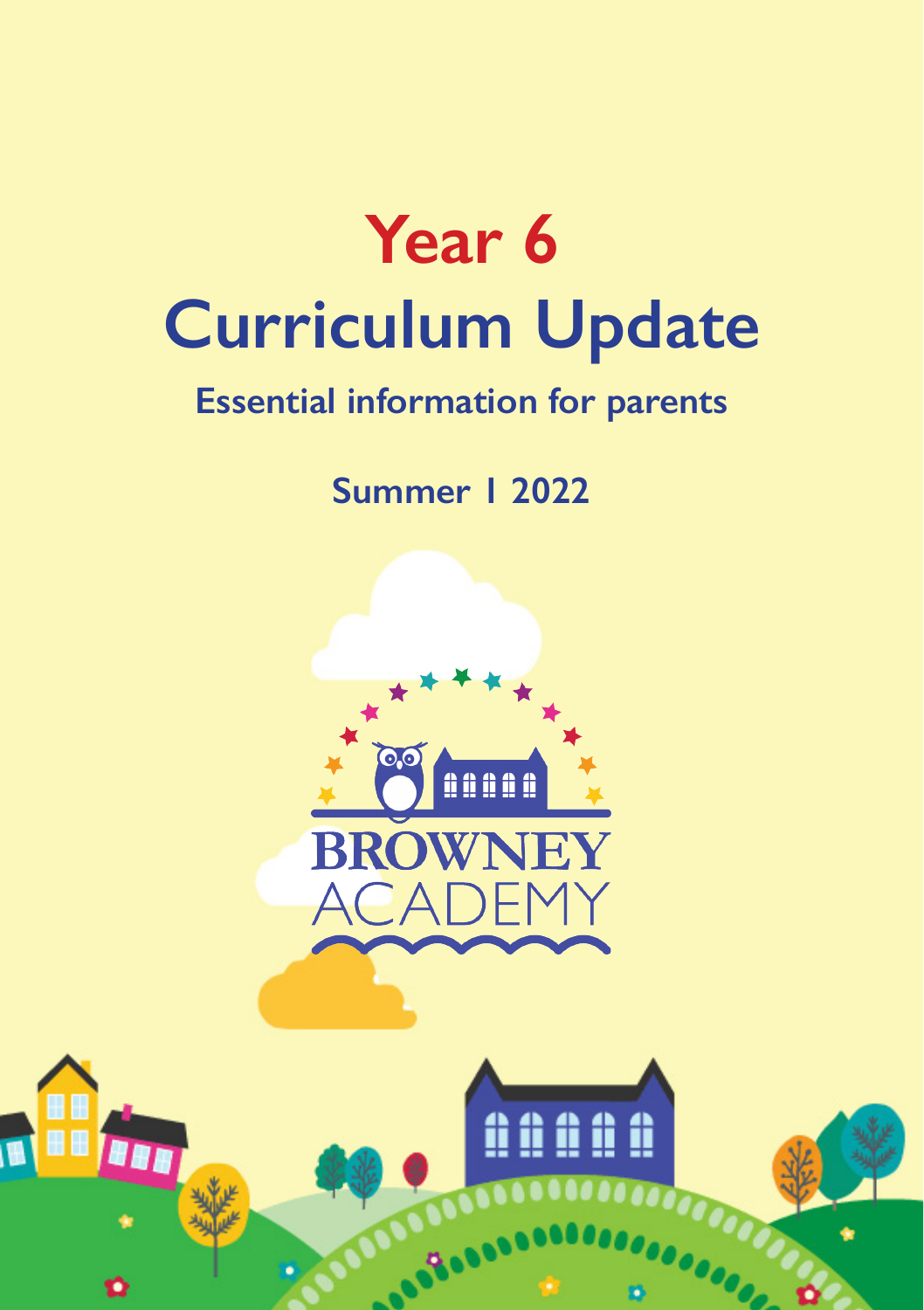### **Writing**

We will continue to undertake independent writing projects from our novel. Within this project, we will be further developing our narrative skills, but also taking opportunities to write more formally and persuasivelyformats which allow the most gifted writers to showcase their abilities. Therefore, we will be:

- Drafting and writing by selecting appropriate grammar and vocabulary.
- Understanding how such choices can change and enhance meaning.
- Proof reading for spelling and punctuation errors.
- Organising and ordering contributions logically so that others can understand their points easily.
	- Presenting ideas learning giving an introduction and conclusion when appropriate.

## World at War

A siren sounds, a building crumbles, a Spitfire zooms overhead. Take cover. It's 1939 and Britain is at war. Children will learn learn why nations ere fighting and why child evacuees took the long journey from their homes and families into unknown territory.



We'll delve deep into a bygone era, when loose lips sunk ships- we'll look at the causes, events and consequences of the First and Second World Wars, the influence of new inventions on warfare, how life in Great Britain was affected and the legacy of the wars in the post-war period, as well as applying our knowledge by 'making do and mending'!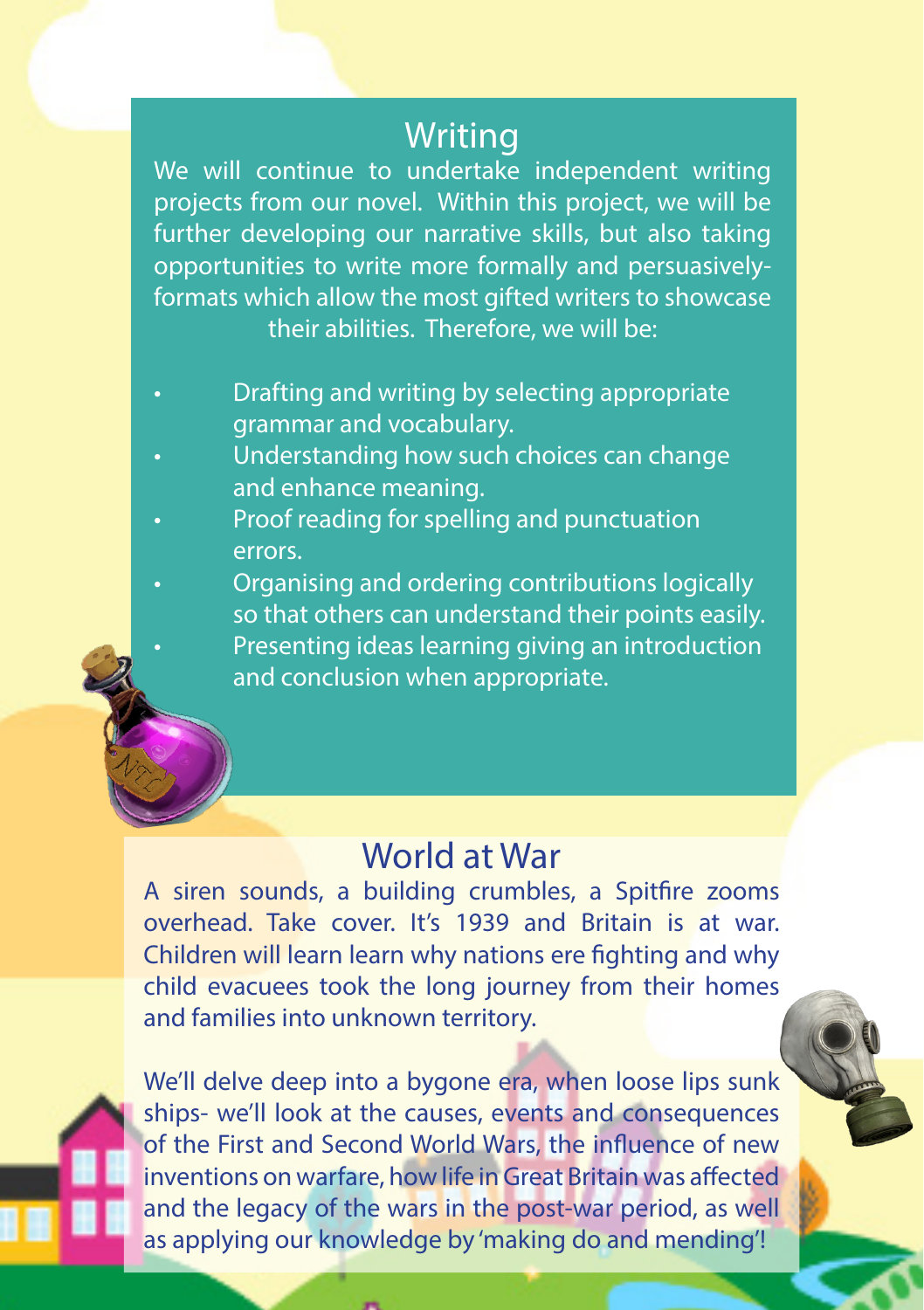

# **Maths**

This half term, we will be:

- Focusing on problem solving and the reasoning paper.
- Recieving regular reasoning pracrise to further refine our judgements on what mathematical operations to use in a variety of contexts.

Please be aware that regular papers will be sent home.

Remind children that I am not seeking perfection: any mistakes are to be used as learning opportunities within school and we all learn through our own mistakes!

### P.E.

We are lucky to be working with professional sports coaches in P.E., and will be focussing on gymnastics this half term.

### Science

Building on our work from Year 4, children will learn to represent circuits using symbols in a diagram. They will learn about two of the most important scientific inventors in the field of electricity – Thomas Edison and Nikola Tesla. Children will get the opportunity to develop their understanding of what electricity is and how to measure it. As well as conducting their own investigation, they will get the opportunity to create their own torch!

# **Mathletics**

In the lead up to SATS, Mathletics should be used on a daily basis. This platform can be accessed from any web browser, including phones and tablet devices. A weekly Mathletics leaderboard will be presented in class, with awards given to children who spend the most time on the site.

**SOOP**